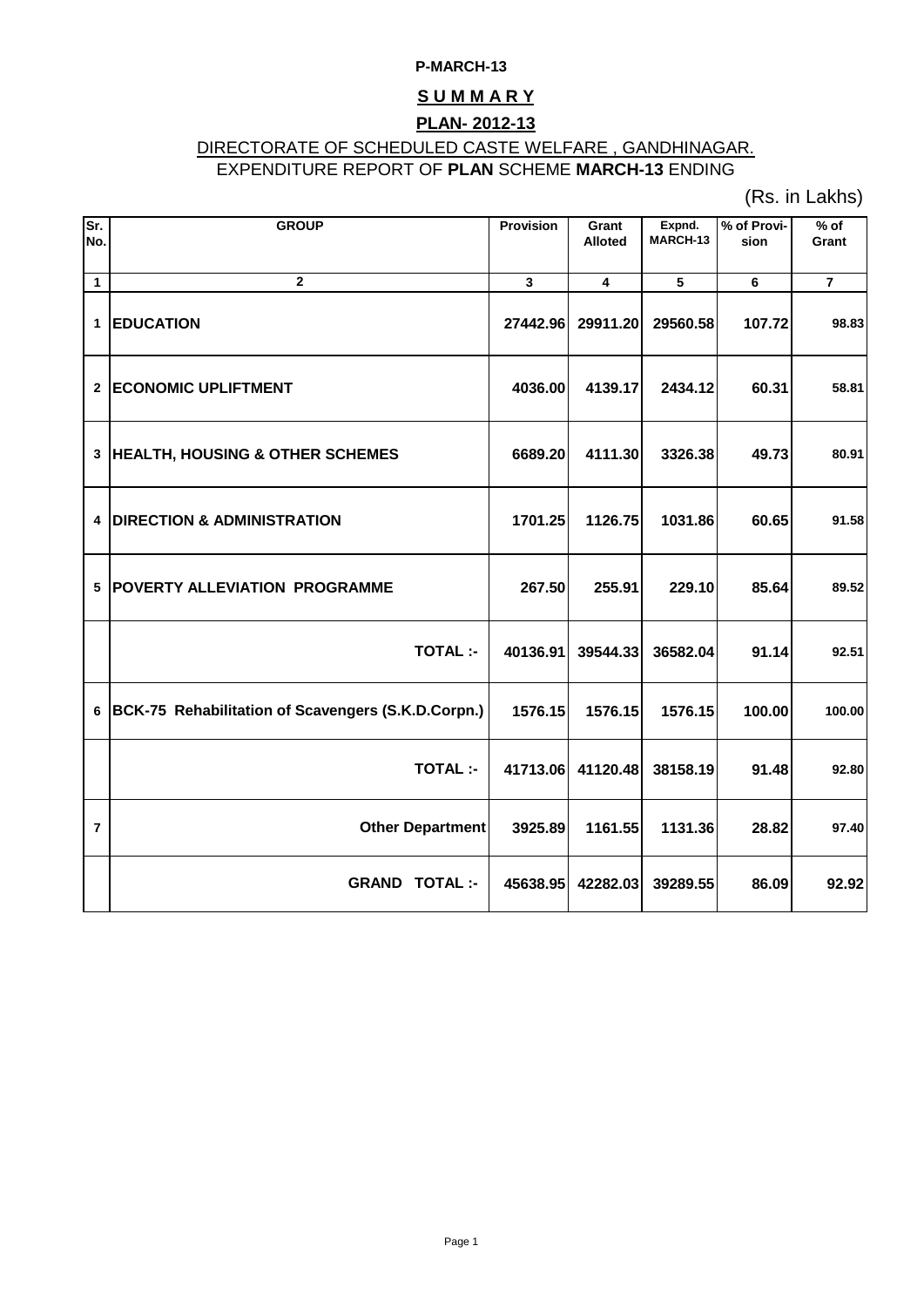| PLAN 2012-13   |                                     |                                                                                                                                                                                                        |                   |                         |                    |                |                 |
|----------------|-------------------------------------|--------------------------------------------------------------------------------------------------------------------------------------------------------------------------------------------------------|-------------------|-------------------------|--------------------|----------------|-----------------|
|                |                                     |                                                                                                                                                                                                        |                   |                         | Rs.in lakhs)       |                |                 |
| Sr.<br>No.     | <b>NO. &amp; NAME OF THE SCHEME</b> |                                                                                                                                                                                                        | <b>Provision</b>  | Grant<br><b>Alloted</b> | Expnd.<br>MARCH-13 | <b>Targets</b> | Achi-ment.      |
| $\mathbf{1}$   |                                     | 2                                                                                                                                                                                                      | 3                 | 4                       | 5                  | 6              | 7               |
| $\mathbf{1}$   | (1) EDUCATION<br>BCK-2              | Parixitlal Majmudar Scholarship for Pre. SSC students                                                                                                                                                  | 920.00            | 775.84                  | 705.54             | 250000         | 240098          |
| $\overline{2}$ | $BCK-2B$                            | Upgradation of Merit of SC Students                                                                                                                                                                    | 6.00              | 6.60                    | 6.48               | 40             | 80              |
| 3              | BCK-3                               | Scholarship to S.C. Bright Students in Selected<br>Secondary & Higher Secondary Schools.                                                                                                               | 2.00              | 2.00                    | 1.20               | 4              | 3               |
| $\overline{4}$ | BCK-4                               | Muni Metraj State Scholarship for Pre. S.S.C.<br>students whose Parents are engaged in Unclean<br>occupation. (50%CSP)                                                                                 | 3000.00           | 4049.26                 | 4034.38            | $\mathbf 0$    | 217444          |
| 5              | BCK-5                               | Bhagavan Buddh State Scholarship for post. S.S.C.<br>Girls students not eligible because of income criteria<br>service & Familysize.                                                                   | 800.00            | 473.66                  | 465.33             | 20000          | 10388           |
| 6              | BCK-6                               | Free Cycles to S.C. Girls studying in Std. VIII<br>(Sarasvati Sadhana Yojana)                                                                                                                          | 100.00            | 19.56                   | 19.56              | 5000           | 978             |
| $\overline{7}$ | <b>BCK-6.1</b>                      | Govt. Of India Post Matric Scholarship                                                                                                                                                                 | 2500.00           | 5488.99                 | 5483.40            | 0              | 61473           |
| 8              | BCK-7                               | Coaching fees. to S.C.students studying in science<br>stream.                                                                                                                                          | 100.00            | 62.63                   | 57.73              | 500            | 465             |
| 9              | BCK-8                               | Coaching fees. to S.C.students studying in General<br>stream.                                                                                                                                          | 25.00             | 12.00                   | 11.16              | 500            | 173             |
|                | 10 BCK-10                           | F.A. for increse in food bill of Engineering & Medical<br>students of S.C.                                                                                                                             | 125.00            | 114.61                  | 114.28             | 1500           | 1885            |
|                | 11 BCK-11                           | F.A. to Maharaja Sayajirao Gayakvad M.phil & Phd.<br>Scholarship Scheme to S.C. student.                                                                                                               | 25.00             | 23.75                   | 22.90              | 78             | 69              |
|                | 12 BCK-12                           | F.A. to Students studing in Medical & Enginering<br>degree/ Diploma courses, for purchase of Instruments.                                                                                              | 25.00             | 24.73                   | 24.50              | 833            | 841             |
|                | 13 BCK-13                           | State Scholarship to S.C. students for Technical &<br><b>Professional Cources</b>                                                                                                                      | 230.00            | 229.98                  | 229.90             | 5750           | 6476            |
|                | 14 BCK-14                           | Scholarship to S.C. students for pilot training.                                                                                                                                                       | 240.00            | 80.00                   | 20.00              | 12             | 1               |
|                | 15 BCK-15                           | Loan for higher study in foreing countries                                                                                                                                                             | 800.00            | 800.00                  | 720.00             | 53             | $\overline{72}$ |
|                | 16 BCK-16                           | Free clothes to S.C. student in std.I to VII whose<br>parents annual income is up to Rs.15000/-                                                                                                        | 575.00            | 617.32                  | 611.39             | 225500         | 224062          |
|                | 17 BCK-17                           | Special scholarship for Boys & Girls student<br>belonging to Valmiki, Hadi, Nadiya, Senva, Turi,<br>Garo, Vankar Sadhu, Dalit Bava, Turibarot, Tiragar/Tirban<br>da, Thori & Matang in Std. I to VII.  | 850.00            | 798.24                  | 753.44             | 150000         | 98729           |
|                | 18 BCK-17 A                         | Special scholarship for Boys & Girls student<br>belonging to Valmiki, Hadi, Nadiya, Senva, Turi,<br>Garo, Vankar Sadhu, Dalit Bava, Turibarot, Tiragar/Tirban<br>da, Thori & Matang in Std. VIII to X. | 150.00            | 176.87                  | 174.40             |                | 16513           |
|                | 19 BCK-19                           | GIA to Subedar Ramji Ambedkar Backward Class<br>hostel.                                                                                                                                                | 3132.36           | 2229.51                 | 2184.89            | 572            | 572             |
|                | 20 BCK-20                           | GIA for building construction for Boys Hostels.                                                                                                                                                        | 12.00             | 0.00                    | 0.00               | 2              | 0               |
|                | 21 BCK-21                           | GIA for building construction for Girls Hostels.                                                                                                                                                       | 5.00              | 0.00                    | 0.00               | 1              | 0               |
|                | 22 BCK-22<br>$\overline{23}$ BCK-24 | GIA to'Additional Coaching Centre & Govt. Hostels.<br>Establishment of new hostel & Development of Govt.<br>Hostels for Boys & Girls.                                                                  | 5.00<br>10805.00  | 4.45<br>11398.08        | 4.38<br>10849.23   | 1<br>46        | 133<br>46       |
|                |                                     | 24 BCK-24 /A House master                                                                                                                                                                              | 625.00            | 0.00                    | 548.83             | $\mathbf 0$    | 3               |
|                | 25 BCK-27<br>26 BCK-28 *            | Shri Jugat Ram Dave Ashram Schools Scheme.<br>Mamasaheb Fadke Ideal Residential Schools                                                                                                                | 1566.60<br>804.00 | 1558.03<br>951.73       | 1556.47<br>948.49  | 89<br>18       | 89<br>18        |
|                | 27 BCK-29                           | Award and prizes at S.S.C. and H.S.C.level for S.C.<br>student. Std X & XII.                                                                                                                           | 5.00              | 3.57                    | 3.57               | $\sqrt{5}$     | 17              |
|                | 28 BCK-30                           | Mahatma Gandhi award, Dr. Babasaheb Ambedkar<br>Award & Dalit Sahitya Award ect.                                                                                                                       | 10.00             | 9.79                    | 9.13               | $\mathbf 0$    | 5               |
|                |                                     | <b>TOTAL EDUCATION</b>                                                                                                                                                                                 | 27442.96          | 29911.20                | 29560.58           | 660504         | 880633          |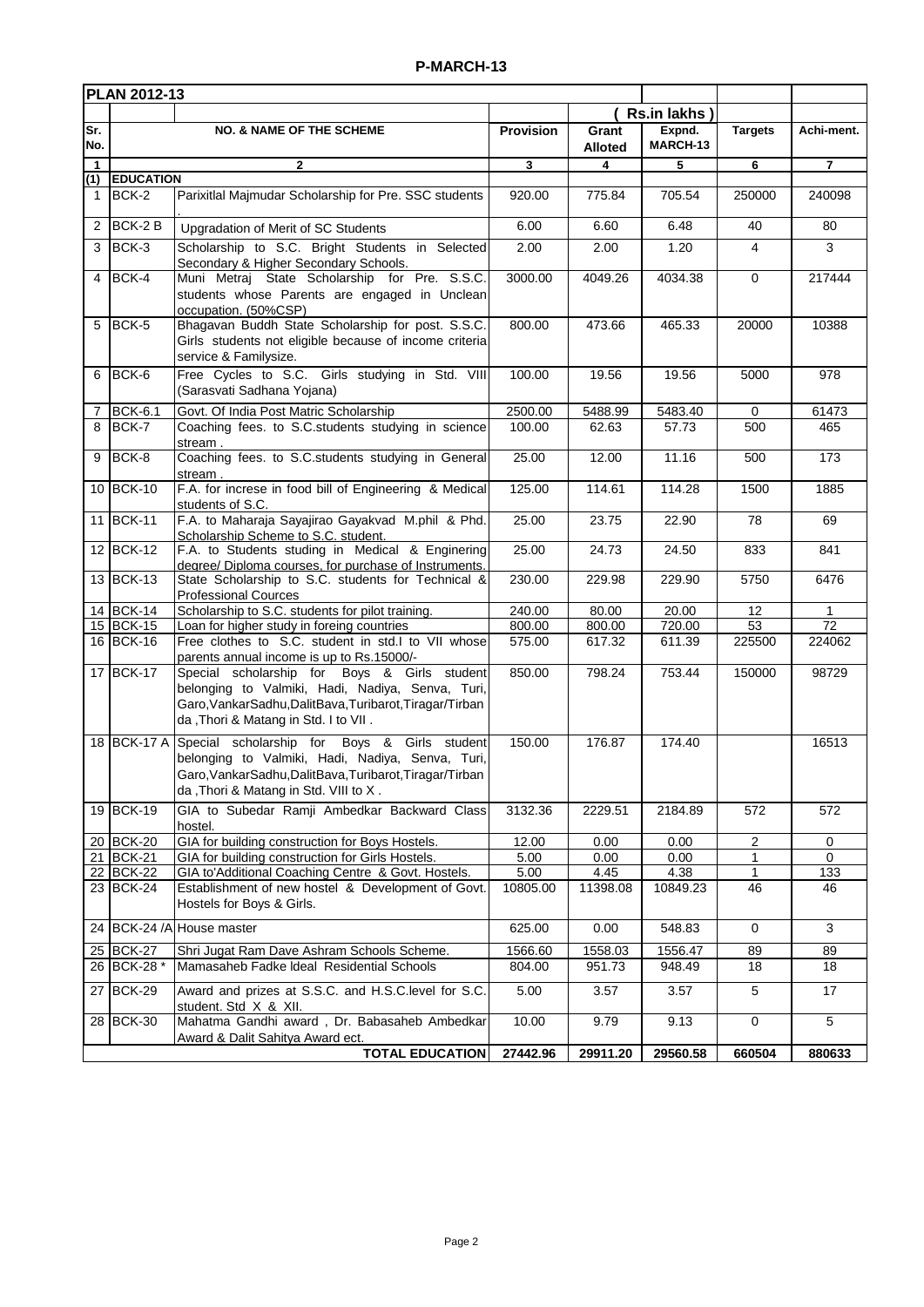### **P-MARCH-13**

| lSr.         | <b>NO. &amp; NAME OF THE SCHEME</b> |                                                                                                                                             | Provision        | Grant           | Expnd.          | <b>Targets</b>      | Achi-ment.         |
|--------------|-------------------------------------|---------------------------------------------------------------------------------------------------------------------------------------------|------------------|-----------------|-----------------|---------------------|--------------------|
| No.          |                                     |                                                                                                                                             |                  | <b>Alloted</b>  | MARCH-13        |                     |                    |
| $\mathbf{1}$ |                                     | $\mathbf{2}$                                                                                                                                | 3                | 4               | 5               | 6                   | $\overline{7}$     |
| (2)          |                                     | <b>ECONOMIC UPLIFTMENT</b>                                                                                                                  |                  |                 |                 |                     |                    |
|              | 29 BCK-31                           | F.A. for cottage Industries under<br>Manavgarima                                                                                            | 500.00           | 500.00          | 454.92          | 12500               | 0                  |
| 30           | BCK-31                              | Yojana.<br><b>S.C.A TO S.C CORPORATION</b>                                                                                                  | 1000.00          | 1449.89         | 0.00            | 25000               | $\Omega$           |
| 31           | <b>BCK-32</b>                       | F.A. for Dr. P.G. Solanki Law /Doctor Students                                                                                              | 144.70           | 91.52           | 88.07           | 986                 | 1363               |
|              |                                     | Stipeand scheme.                                                                                                                            |                  |                 |                 |                     |                    |
|              | 32 BCK-32 A                         | F.A. to P.G. Solanki M.S. / M.D. Post Graduates of SC<br>Students to start Surgical / Nursing Home Clinic                                   | 1.50             | 0.60            | 3.35            | 10                  | $\mathbf{1}$       |
|              |                                     | 33 BCK-32 B Loan Assistant to Dr. P.G. Solanki Law /Doctorl<br>Graduates. (272)                                                             | 15.30            | 5.44            | 3.05            | 3                   | 9                  |
|              | 34 BCK-32 c                         | F.A. to P.G. Solanki M.B.B.S., B.A.S.M, B.M.A.M &<br>M.S./ M.D. Students of SC (273)                                                        | 13.50            | 2.75            | 2.64            | 3                   | 3                  |
|              | 35 BCK-33                           | Special Tailoring Centrer for women.                                                                                                        | 30.00            | 26.97           | 26.95           | 12                  | 10                 |
|              | 36 BCK-35                           | Pre, examination Training Centre & shorthand Typing                                                                                         | 0.00             | 0.00            | 0.00            | 0                   | $\Omega$           |
|              |                                     | classes for S.C. students.                                                                                                                  |                  |                 |                 |                     |                    |
| 37<br>38     | <b>BCK-35 A</b><br><b>BCK-34</b>    | Professional Training for S.C.students.                                                                                                     | 35.00<br>1000.00 | 0.00<br>1000.00 | 0.00<br>999.24  | 230<br>3500         | $\mathbf 0$<br>756 |
|              |                                     | <b>HIGHSKILL Traing</b><br>F.A. to 'Computer training classes for S.C. students.                                                            |                  |                 |                 |                     |                    |
|              | 39 BCK-36<br>40 BCK-36 A            | F.A. for Airhostess, Travel & Hospitality Management                                                                                        | 101.00<br>120.00 | 0.00<br>0.00    | 0.00<br>0.00    | 200<br>120          | 0<br>$\Omega$      |
|              |                                     | Carear for scheduled caste students.                                                                                                        |                  |                 |                 |                     |                    |
|              | 41 BCK-38                           | Stipend to Scheduled Castes students for IAS, IPS,<br>courses & allied services.                                                            | 2.00             | 0.00            | 0.00            | $\mathbf 0$         | $\mathbf 0$        |
|              | 42 BCK-39                           | Dry Hostel for technical courses trainees under<br>apprentiship I.T.I. & Other                                                              | 3.00             | 0.00            | 0.00            | 1                   | $\mathbf 0$        |
|              | 43 BCK-40                           | Gujarat Scheduled Caste Development Corporation,<br>Gandhinagar.                                                                            | 622.00           | 622.00          | 622.00          | $\mathbf{1}$        | $\Omega$           |
|              | 44 BCK-40 A                         | Share Capitals for S.C. Corporation                                                                                                         | 100.00           | 100.00          | 100.00          | 1                   | 0                  |
|              | 45 BCK-41                           | Bechar Swami Most B.C. Development Board.                                                                                                   | 175.00           | 175.00          | 25.00           | 1                   | 0                  |
|              | 46 BCK-42                           | Gujarat Safai Kamdar Development Corporation.                                                                                               | 110.00           | 110.00          | 55.00           | 1                   | 0                  |
| 47           | <b>BCK-42 A</b>                     | Share Capita for Safai Kamdar Dev.Corpn. (280)                                                                                              | 50.00            | 50.00           | 50.00           | 1                   | 0                  |
|              | 48 BCK-43                           | F.A. to small enterprenures in Urban areas.                                                                                                 | 3.40             | 0.65            | 1.10            | 10                  | $\overline{4}$     |
|              | 49 BCK-43 A<br>50 BCK-44            | F.A. to small enterprenures in Urban areas.281<br>F.A. to S.C. Farmers for purchasing of Agricultural                                       | 6.60<br>2.00     | 3.85<br>0.50    | 2.80<br>0.00    | 3<br>$\overline{c}$ | 5<br>$\Omega$      |
|              |                                     | land.                                                                                                                                       |                  |                 |                 |                     |                    |
|              |                                     | 51 BCK-44 A F.A to s.c family for electrification                                                                                           | 1.00             | 0.00            | 0.00            |                     | 0                  |
|              |                                     | <b>TOTAL ECONOMIC UPLIFTMENT</b>                                                                                                            | 4036.00          | 4139.17         | 2434.12         | 42585               | 2151               |
|              |                                     | (3) HEALTH, HOUSING & OTHER                                                                                                                 |                  |                 |                 |                     |                    |
|              | 52 BCK-47                           | kumar rajratnaa bhimrava DR.Aabedkara free madikal<br>aid.                                                                                  | 200.00           | 125.86          | 116.81          | 10000               | 3987               |
|              | 53 BCK-48<br>54 BCK-49A             | Ma Bhimabai Ambedkar Balwadi Scheme.<br>Development<br>of<br>Dr.Babasaheb<br>Maintance.<br>- &<br>Ambedkar Bhavan .(282)                    | 4.00<br>200.00   | 0.36<br>56.36   | 0.36<br>56.41   | <b>OLD</b><br>1     | 3<br>14            |
|              | 55 BCK-50                           | F.A. for Housing on individual basis (Dr. Ambedkar<br>Awas Yojana)                                                                          | 3000.00          | 1996.90         | 1509.01         | 6896                | 3429               |
|              | 56 BCK-51                           | F.A. for Housing in urban areas (Dr.Ambedkar Awas)                                                                                          | 15.00            | 0.00            | 0.00            | 34                  | $\mathbf 0$        |
|              | 57 BCK-52                           | F.A. for Housing to Valmiki, Hadi, Nadiya, Senva,<br>Turi, Garo, Vankar Sadhu, Dalit Bava, Turibarot, Tiragar /<br>Tirbanda, Thori & Matang | 1500.00          | 579.19          | 344.27          | 3448                | 1161               |
|              | 58 BCK-54                           | F.A. to encourage of Dr.Savita Ambedkar Intercaste<br>Marriages.                                                                            | 250.00           | 250.00          | 247.50          | 500                 | 495                |
|              | 59 BCK-55                           | F.A. to for Kunvarbainu Mameru to S.C Girls.                                                                                                | 300.00           | 299.93          | 296.49          | 3000                | 3654               |
|              | 60 BCK-57                           | Incentive for community mariage Mai Ramabai                                                                                                 | 120.00           | 30.18           | 27.12           | ,350/35             | 131                |
|              |                                     | Ambedkar (Sat Fera Samuhlagna)                                                                                                              |                  |                 |                 |                     |                    |
|              | 61 BCK-58<br>62 BCK-60              | Social Education Camps for Sheduled Castes.<br>Nagrik Cell / Administrative & Atrocity                                                      | 65.00<br>708.20  | 24.69<br>608.20 | 23.86<br>572.28 | 0<br>0              | 192<br>326         |
|              | 63 BCK-60(A)                        | Contigency Plan for P.C.R. Act -1955 & Atrocity Act.<br>1989.                                                                               | 125.00           | 4.08            | 1.20            | $\mathbf 0$         | 28                 |
|              | 64 BCK-61                           | Research Unit for Sheduled Castes.                                                                                                          | 2.00             | 0.00            | 0.00            | 0                   | 0                  |
|              | 65 BCK-62                           | Raja harishcandra marnottar antyesti sahay                                                                                                  | 200.00           | 135.55          | 131.07          | 7000                | 4514               |
|              |                                     | TOTAL HEALTH, HOUSING & OTHER                                                                                                               | 6689.20          | 4111.30         | 3326.38         | 30879               | 17934              |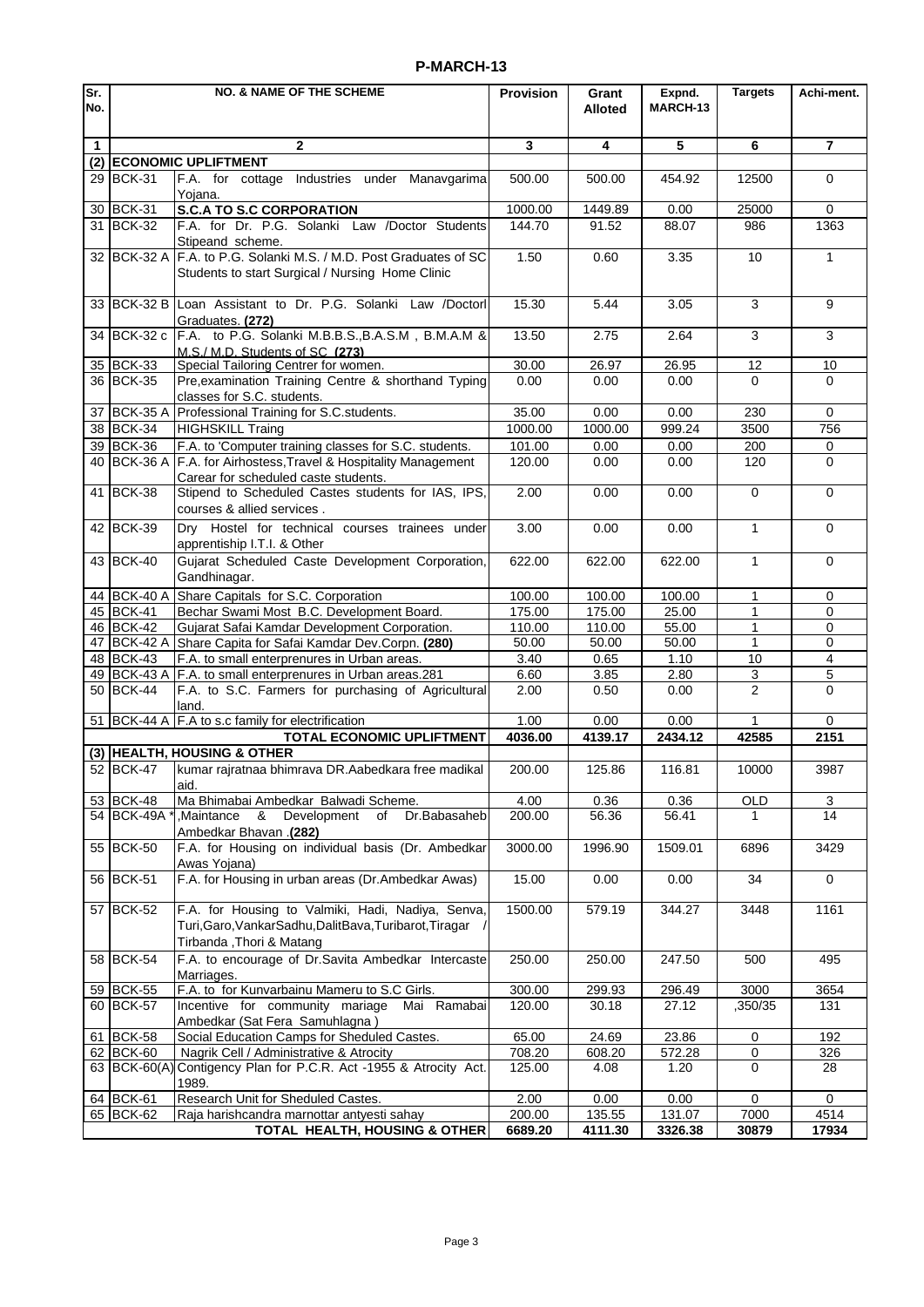### **P-MARCH-13**

| Sr.<br>No.                         | <b>NO. &amp; NAME OF THE SCHEME</b> |                                                                                                                            | Provision | Grant<br><b>Alloted</b> | Expnd.<br>MARCH-13      | <b>Targets</b> | Achi-ment.     |
|------------------------------------|-------------------------------------|----------------------------------------------------------------------------------------------------------------------------|-----------|-------------------------|-------------------------|----------------|----------------|
|                                    |                                     |                                                                                                                            |           |                         |                         |                |                |
| $\mathbf{1}$                       |                                     | $\mathbf{2}$                                                                                                               | 3         | 4                       | $\overline{\mathbf{5}}$ | 6              | $\overline{7}$ |
| (4)                                |                                     | <b>DIRECTION &amp; ADMINISTRATION</b>                                                                                      |           |                         |                         |                |                |
|                                    | 66 BCK-63                           | Staff for scheme of protection of Civil Right Act.1955                                                                     | 400.00    | 273.22                  | 247.62                  | <b>STAFF</b>   | 55             |
| 67                                 | <b>BCK-65</b>                       | Special Pracharak for Valmikis Welfare.                                                                                    | 2.00      | 1.49                    | 1.45                    | 52             | 38             |
|                                    | 68 BCK-66                           | Strengthening of Administration machinery at all level.                                                                    | 616.25    | 229.32                  | 201.44                  | <b>STAFF</b>   | 21             |
| 69                                 | BCK-68                              | Strengthening of Staff for S.C.P.(B.C.W.O)                                                                                 | 600.00    | 569.72                  | 533.30                  | <b>STAFF</b>   | 62             |
|                                    | 70 BCK-69                           | F.A. for 'purchase & hiring of vehicles.                                                                                   | 73.00     | 43.00                   | 40.80                   | 11             | 1              |
| 71                                 | BCK-70                              | Evaluation, Planning & Monitoring Cell/Survey.                                                                             | 10.00     | 10.00                   | 7.25                    | $\Omega$       | $\Omega$       |
| <b>TOTAL DIRECTION &amp; ADMN.</b> |                                     |                                                                                                                            | 1701.25   | 1126.75                 | 1031.86                 | 63             | 177            |
|                                    |                                     | (5) POVERTY ALLEVIATION PROGRAMME                                                                                          |           |                         |                         |                |                |
|                                    | 72 BCK-71                           | Parixitlal Majmudar Scholarship for Pre. S.S.C. (PAP)                                                                      | 215.00    | 214.44                  | 189.49                  | 70000          | 56442          |
|                                    | 73 BCK-72                           | GIA to Subedar Ramji Ambedkar for building<br>constction of Hostel For Std.XI to XII .                                     | 15.00     | 14.93                   | 14.93                   | 10             | 9              |
|                                    | 74 BCK-73                           | F.A. to small enterprenures in urban areas                                                                                 | 1.50      | 0.15                    | 0.15                    | ,10/10         | $\mathbf{1}$   |
|                                    | 75 BCK-73-A                         | F.A. to small enterprenures in urban areas (284)                                                                           | 6.00      | 5.10                    | 4.80                    | 5              | 8              |
|                                    | 76 BCK-74                           | kumar rajratnaa bhimrava DR.Aabedkara free madikal<br>aid.                                                                 | 30.00     | 21.29                   | 19.73                   | 3000           | 746            |
|                                    |                                     | TOTAL POVERTY ALLEVIATION PROGRAMME                                                                                        | 267.50    | 255.91                  | 229.10                  | 73020          | 57206          |
|                                    |                                     | <b>TOTAL</b>                                                                                                               | 40136.91  | 39544.33                | 36582.04                | 807051         | 958101         |
| 77                                 | <b>BCK-75.</b>                      | Dr. Aabedakar Safai Kamdar Awas Yojana                                                                                     | 1576.15   | 1576.15                 | 1576.15                 | 945            | $\mathbf 0$    |
|                                    |                                     | <b>GRAND TOTAL DIR SCW.</b>                                                                                                | 41713.06  | 41120.48                | 38158.19                | 807996         | 958101         |
| (6)                                |                                     | <b>OTHER DEPARTMENT &amp; OFFICE</b>                                                                                       |           |                         |                         |                |                |
| 1                                  | <b>BCK-25*</b>                      | Construction of Govt. Hostels for Boys & Girls                                                                             | 470.00    | 290.00                  | 290.00                  | $\overline{2}$ |                |
| $\overline{2}$                     | <b>BCK-25 A*</b>                    | Upgradetion & Modernisation of Govt. hostel Building.<br>(271)                                                             | 100.00    |                         |                         | $\Omega$       |                |
| 3                                  | BCK-26 *                            | Construction of Govt. Hostel for Boys & Girls at<br>Rajkot, Junagadh & Mahesana                                            | 450.00    |                         |                         | $\mathbf 0$    |                |
| 4                                  | BCK-28a                             | Mamasaheb Fadke Ideal Residential Schools (Rs<br>420.00 for maintenance & Rs.335.00 lakhs for building<br>construction 277 | 2116.38   |                         |                         |                |                |
| 5                                  | <b>BCK-49</b>                       | Construction of Dr.Babasaheb Ambedkar Bhavan<br>.(Himmatnagar, Bharuch<br>,Nadiad,Bhuj,Anand,Dahod,Narmada & Talukas)      | 300.00    | 500.00                  | 500.00                  | 12             |                |
| 6                                  |                                     | BCK-49 B* State level Dr. Ambedkar Foundation at A-bad (271)                                                               | 100.00    |                         |                         | $\mathbf{1}$   |                |
|                                    |                                     | Total (R. & B.) 4225                                                                                                       | 3536.38   | 790.00                  | 790.00                  | 15             | 0              |
| $\overline{7}$                     | <b>BCK-34</b>                       | Setting up and running of training cum production<br>centre. 2225                                                          | 43.28     | 43.26                   | 26.71                   | 250            | 112            |
| 8                                  | <b>BCK-64</b>                       | Special Court of S.C./S.T. Atrocity Act 1989<br>2014                                                                       | 46.23     | 28.29                   | 28.29                   | 10             |                |
| 9                                  | BCK-67                              | Computerisation at all level with information &<br>2251<br>Techology.                                                      | 300.00    | 300.00                  | 286.36                  |                |                |
|                                    |                                     | OTHER DEPTTS.& OFFICE TOTAL(+)                                                                                             | 3925.89   | 1161.55                 | 1131.36                 | 275            | 112            |
|                                    |                                     | <b>GRAND TOTAL</b>                                                                                                         | 45638.95  | 42282.03                | 39289.55                | 808271         | 958213         |
|                                    |                                     | * Grant is alloted to Others Deptt / Offices by SJ & E Deptt.                                                              |           |                         |                         |                |                |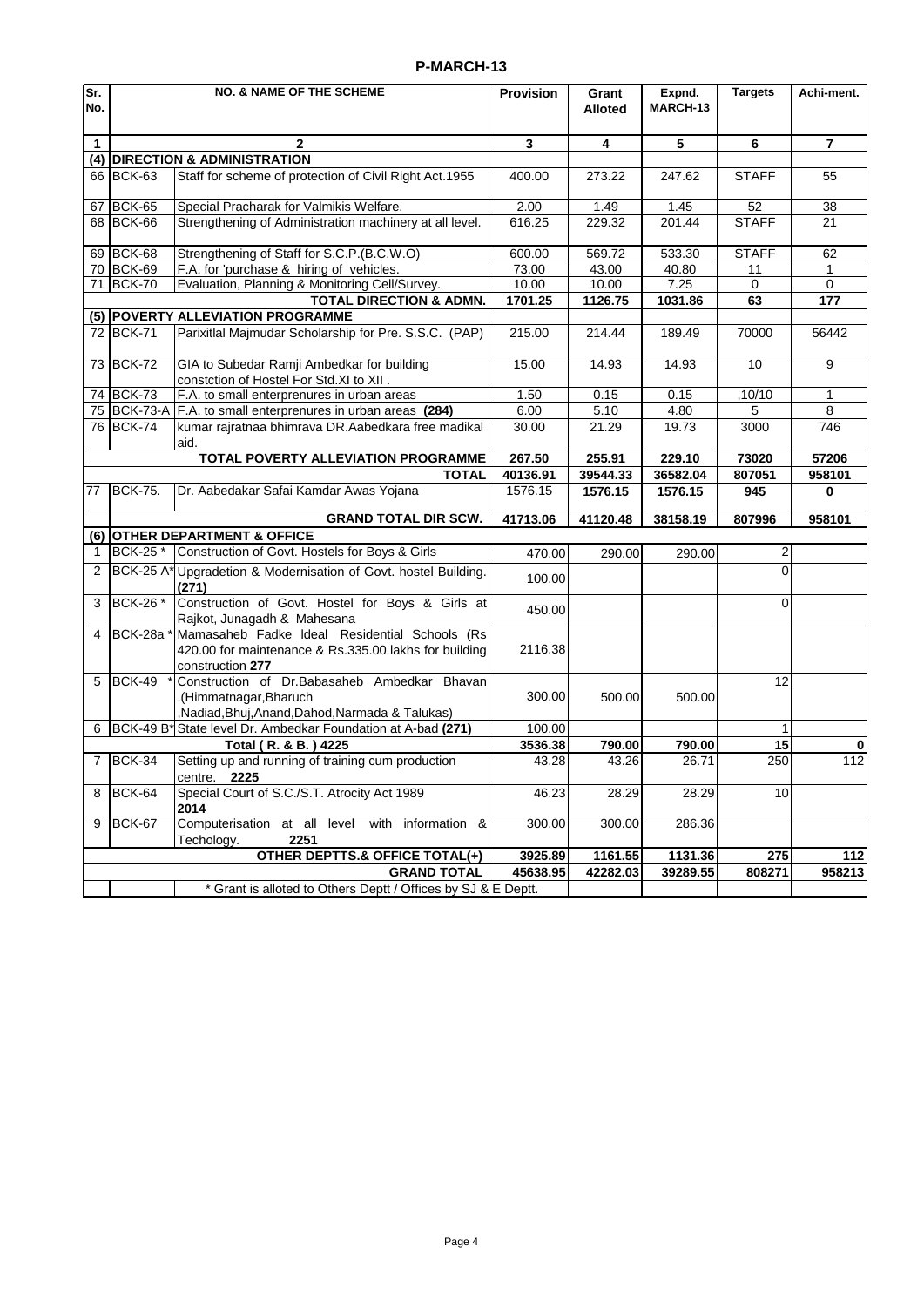# **npMARCH-13 NON-PLAN - 2012-13 SUMMARY**

 $\overline{\phantom{a}}$ 

## DIRECTORATE OF SCHEDULED CASTE WELFARE , GANDHINAGAR. EXPENDITURE REPORT OF **NON-PLAN** SCHEME **MARCH-13** ENDING

|                | (Rs. in Lakhs)                            |                  |                         |                    |                     |                 |  |  |  |
|----------------|-------------------------------------------|------------------|-------------------------|--------------------|---------------------|-----------------|--|--|--|
| Sr.<br>No.     | <b>GROUP</b>                              | <b>Provision</b> | Grant<br><b>Alloted</b> | Expnd.<br>MARCH-13 | % of Provi-<br>sion | $%$ of<br>Grant |  |  |  |
| $\mathbf{1}$   | $\mathbf{2}$                              | $\mathbf{3}$     | $\overline{\mathbf{4}}$ | 5                  | $6\phantom{a}$      | $\overline{7}$  |  |  |  |
| 1              | <b>Education</b>                          | 745.05           | 616.51                  | 613.63             | 82.36               | 99.53           |  |  |  |
| $\overline{2}$ | <b>Economic Upliftments</b>               | 4.50             | 1.80                    | 1.80               | 40.00               | 100.00          |  |  |  |
| 3              | <b>Health Housing &amp; Other Schemes</b> | 1.00             | 0.00                    | 0.00               | 0.00                | 0.00            |  |  |  |
| 4              | <b>Direction &amp; Administration</b>     | 751.65           | 708.13                  | 855.84             | 113.86              | 120.86          |  |  |  |
|                | <b>TOTAL NON PLAN STATE</b>               | 1502.20          | 1326.44                 | 1471.27            | 97.94               | 110.92          |  |  |  |
|                | <b>TOTAL C.S.P</b>                        | 8275.25          | 8546.57                 | 8464.35            | 102.29              | 99.04           |  |  |  |
|                | <b>OTHER DEPARTMENT</b>                   | 215.55           | 215.55                  | 215.55             | 100.00              | 100.00          |  |  |  |
|                | <b>TOTAL NON PLAN STATE</b>               | 9993.00          | 10088.56                | 10151.17           | 101.58              | 100.62          |  |  |  |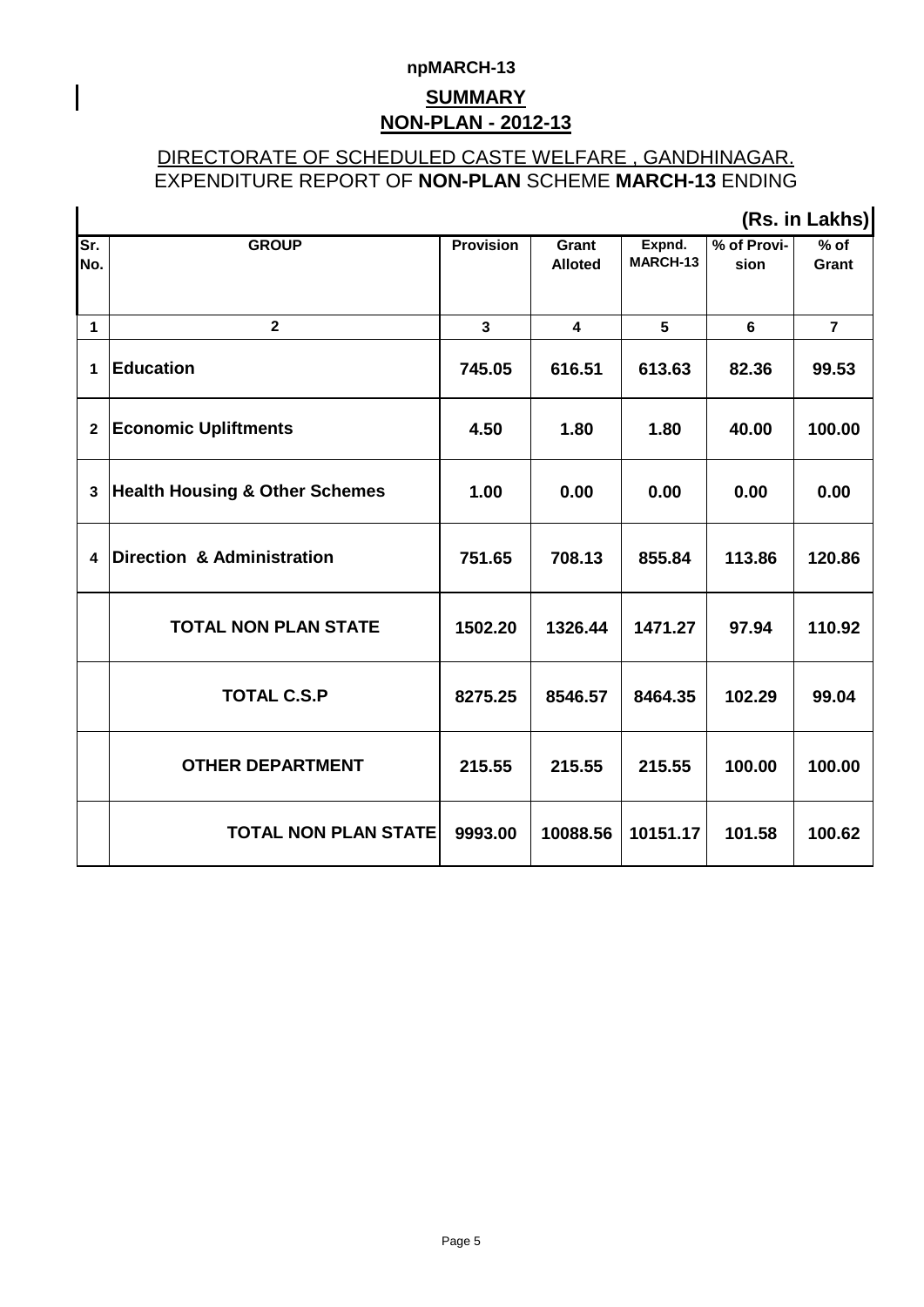## **npMARCH-13**

|                                                 | N.P-2012-13     |                                                                                  |                  |                         |                    | (Rs. In lakh)  |                |
|-------------------------------------------------|-----------------|----------------------------------------------------------------------------------|------------------|-------------------------|--------------------|----------------|----------------|
| Sr.<br>No.                                      |                 | <b>NO. &amp; NAME OF THE SCHEME</b>                                              | <b>Provision</b> | Grant<br><b>Alloted</b> | Expnd.<br>MARCH-13 | <b>Targets</b> | Achi-ment.     |
| 1                                               | <b>BCK-19</b>   | GIA for Backward class hostel<br>including<br>genral (Cosmopolition)<br>Hostels. | 170.00           | 78.66                   | 78.46              |                | 38             |
| $\overline{2}$                                  | <b>BCK-24</b>   | Establishment & Devlopment of<br>Govt. Hostels for Boys and Girls.               | 126.25           | 92.08                   | 15.20              |                | 18             |
| 3                                               | <b>BCK-24/A</b> | House Master                                                                     |                  | 0.00                    | 76.87              |                | 1              |
| 4                                               | <b>BCK-27</b>   | Shri jugat Ram Dave Ashram<br>Schools Scheme.                                    | 250.00           | 249.91                  | 249.56             |                | 276            |
| 5                                               | <b>BCK-28</b>   | Fadke<br>Mamasaheb<br>ideal<br>Residential Schools.                              | 198.80           | 195.86                  | 193.54             |                | 17             |
|                                                 |                 | <b>TOTAL EDUCATION :-</b>                                                        | 745.05           | 616.51                  | 613.63             | 0.00           | 350.00         |
|                                                 | (2)             | $\sim$ ECONOMIC UPLIFTMENT $\sim$                                                |                  |                         |                    |                |                |
| 6                                               | <b>BCK-33</b>   | Tailoring centre for women.                                                      | 4.50             | 1.80                    | 1.80               |                | $\overline{2}$ |
|                                                 |                 | <b>TOTAL ECONOMIC UPLIFTMENT : ~</b>                                             | 4.50             | 1.80                    | 1.80               | 0.00           | 2.00           |
|                                                 | (3)             | $\sim$ HEALTH HOUSING & OTHER $\sim$                                             |                  |                         |                    |                |                |
| $\overline{7}$                                  | <b>BCK-48</b>   | Ma Bhimabai Ambedkar Balwadi<br>Scheme.                                          | 1.00             | 0.00                    | 0.00               |                | 0              |
|                                                 | <b>BCK-60 A</b> |                                                                                  | 0.00             | 0.00                    | 0.00               |                |                |
|                                                 |                 | <b>TOATAL HEALTH HOUSING &amp; OTHER :~</b>                                      | 1.00             | 0.00                    | 0.00               | 0.00           | 0.00           |
|                                                 |                 | (4) ~ DIRECTION & ADMINISTRATION ~                                               |                  |                         |                    |                |                |
| 8                                               | <b>BCK-63</b>   | Staff for Scheme of civil Procetion                                              | 49.85            | 18.88                   | 26.59              |                | $\overline{7}$ |
| 9                                               | <b>BCK-66</b>   | Strengthening<br>of<br>Administrative<br>machinery at all leval.                 | 29.65            | 14.78                   | 19.54              |                | 4              |
| 10                                              | <b>BCK-68</b>   | Strengthening of staff for Special<br>Component Plan.                            | 169.85           | 70.01                   | 69.61              |                | 29             |
| 11                                              | $00-1$          | Directorate of Social Welfare                                                    | 502.30           | 604.46                  | 740.10             |                | 121            |
| <b>TOTAL DIRECTION &amp; ADMINISTRATION : -</b> |                 |                                                                                  | 751.65           | 708.13                  | 855.84             | $\mathbf{0}$   | 161            |
| <b>TOTAL: -</b>                                 |                 |                                                                                  | 1502.20          | 1326.44                 | 1471.27            | $\mathbf 0$    | 513            |
| <b>Other Department</b>                         |                 |                                                                                  |                  |                         |                    |                |                |
| 12                                              | <b>BCK-34</b>   | Setting up and running of Training<br>cum production Centre.                     | 215.55           | 215.55                  | 215.55             |                |                |
|                                                 |                 | <b>TOTAL Other Department</b>                                                    | 215.55           | 215.55                  | 215.55             |                |                |
|                                                 |                 | <b>GRAND TOTAL</b>                                                               | 1717.75          | 1541.99                 | 1686.82            | $\mathbf 0$    | 513            |